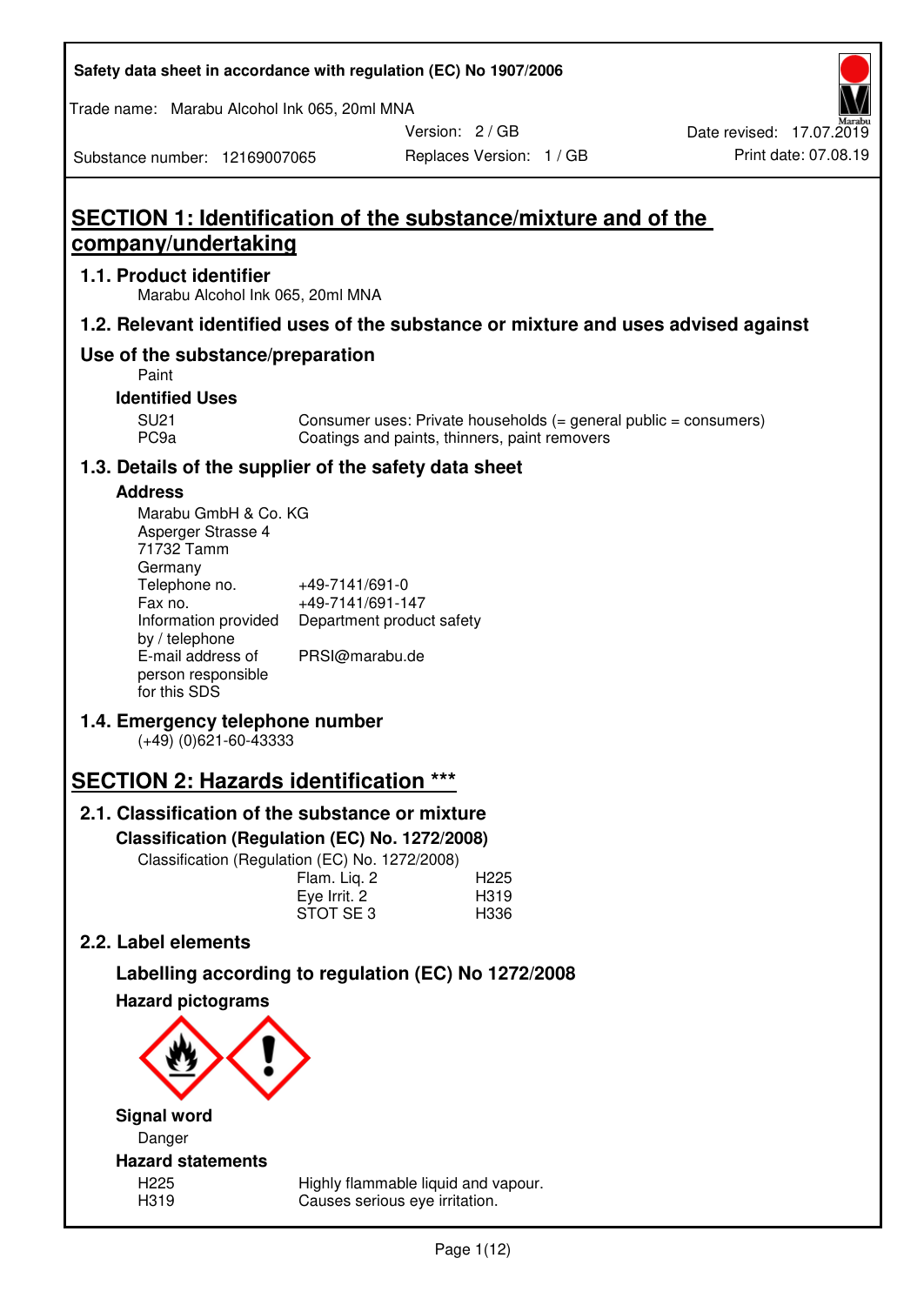| Safety data sheet in accordance with regulation (EC) No 1907/2006 |                                                       |                          |     |                                                                                 |
|-------------------------------------------------------------------|-------------------------------------------------------|--------------------------|-----|---------------------------------------------------------------------------------|
| Trade name: Marabu Alcohol Ink 065, 20ml MNA                      |                                                       |                          |     |                                                                                 |
|                                                                   |                                                       | Version: 2 / GB          |     | Date revised: 17.07.2019                                                        |
| Substance number: 12169007065                                     |                                                       | Replaces Version: 1 / GB |     | Print date: 07.08.19                                                            |
| H336                                                              | May cause drowsiness or dizziness.                    |                          |     |                                                                                 |
| Precautionary statements ***                                      |                                                       |                          |     |                                                                                 |
| P <sub>101</sub>                                                  |                                                       |                          |     | If medical advice is needed, have product container or label at hand.           |
| P102                                                              | Keep out of reach of children.                        |                          |     |                                                                                 |
| P210                                                              |                                                       |                          |     | Keep away from heat, hot surfaces, sparks, open flames and other ignition       |
|                                                                   | sources. No smoking.                                  |                          |     |                                                                                 |
| P264.1                                                            | Wash hands thoroughly after handling.                 |                          |     |                                                                                 |
| P271                                                              | Use only outdoors or in a well-ventilated area.       |                          |     |                                                                                 |
| P280                                                              |                                                       |                          |     | Wear protective gloves/protective clothing/eye protection/face protection.      |
| P305+P351+P338                                                    | lenses, if present and easy to do. Continue rinsing.  |                          |     | IF IN EYES: Rinse cautiously with water for several minutes. Remove contact     |
| P405                                                              | Store locked up.                                      |                          |     |                                                                                 |
| P501.9                                                            | Dispose of contents/container as problematic waste.   |                          |     |                                                                                 |
|                                                                   |                                                       |                          |     | Hazardous component(s) to be indicated on label (Regulation (EC) No. 1272/2008) |
| contains                                                          | Acetone; Propan-2-ol                                  |                          |     |                                                                                 |
| <b>Supplemental information</b>                                   |                                                       |                          |     |                                                                                 |
| <b>EUH066</b>                                                     | Repeated exposure may cause skin dryness or cracking. |                          |     |                                                                                 |
| 2.3. Other hazards<br>No special hazards have to be mentioned.    |                                                       |                          |     |                                                                                 |
| <b>SECTION 3: Composition/information on ingredients</b>          |                                                       |                          |     |                                                                                 |
| 3.2. Mixtures                                                     |                                                       |                          |     |                                                                                 |
| <b>Hazardous ingredients</b>                                      |                                                       |                          |     |                                                                                 |
|                                                                   |                                                       |                          |     |                                                                                 |
| Propan-2-ol<br>CAS No.                                            | 67-63-0                                               |                          |     |                                                                                 |
| EINECS no.                                                        | 200-661-7                                             |                          |     |                                                                                 |
| Registration no.                                                  | 01-2119457558-25                                      |                          |     |                                                                                 |
| Concentration                                                     | 50<br>$>=$                                            | $\,<\,$                  | 100 | $\%$                                                                            |
|                                                                   |                                                       |                          |     |                                                                                 |
|                                                                   | Classification (Regulation (EC) No. 1272/2008)        |                          |     |                                                                                 |
|                                                                   | Flam. Liq. 2                                          | H <sub>225</sub>         |     |                                                                                 |
|                                                                   | Eye Irrit. 2                                          | H319                     |     |                                                                                 |
|                                                                   | STOT SE3                                              | H336                     |     |                                                                                 |
|                                                                   |                                                       |                          |     |                                                                                 |
| <b>Acetone</b>                                                    |                                                       |                          |     |                                                                                 |
| CAS No.                                                           | 67-64-1                                               |                          |     |                                                                                 |
| EINECS no.                                                        | 200-662-2                                             |                          |     |                                                                                 |
| Registration no.                                                  | 01-2119471330-49                                      |                          |     |                                                                                 |
| Concentration                                                     | 20<br>$>=$                                            | $\overline{\phantom{0}}$ | 25  | $\%$                                                                            |
|                                                                   | Classification (Regulation (EC) No. 1272/2008)        |                          |     |                                                                                 |
|                                                                   | Flam. Liq. 2                                          | H <sub>225</sub>         |     |                                                                                 |
|                                                                   | Eye Irrit. 2                                          | H319                     |     |                                                                                 |
|                                                                   | STOT SE3                                              | H336                     |     |                                                                                 |
|                                                                   |                                                       |                          |     |                                                                                 |
| 2-(Propyloxy) ethanol                                             |                                                       |                          |     |                                                                                 |
| CAS No.                                                           | 2807-30-9                                             |                          |     |                                                                                 |
| EINECS no.                                                        | 220-548-6                                             |                          |     |                                                                                 |
| Concentration                                                     | $\mathbf{1}$<br>$>=$                                  | $\prec$                  | 10  | $\%$                                                                            |
|                                                                   |                                                       |                          |     |                                                                                 |
|                                                                   | Classification (Regulation (EC) No. 1272/2008)        |                          |     |                                                                                 |
|                                                                   | Acute Tox. 4                                          | H312                     |     |                                                                                 |
|                                                                   | Eye Irrit. 2                                          | H319                     |     |                                                                                 |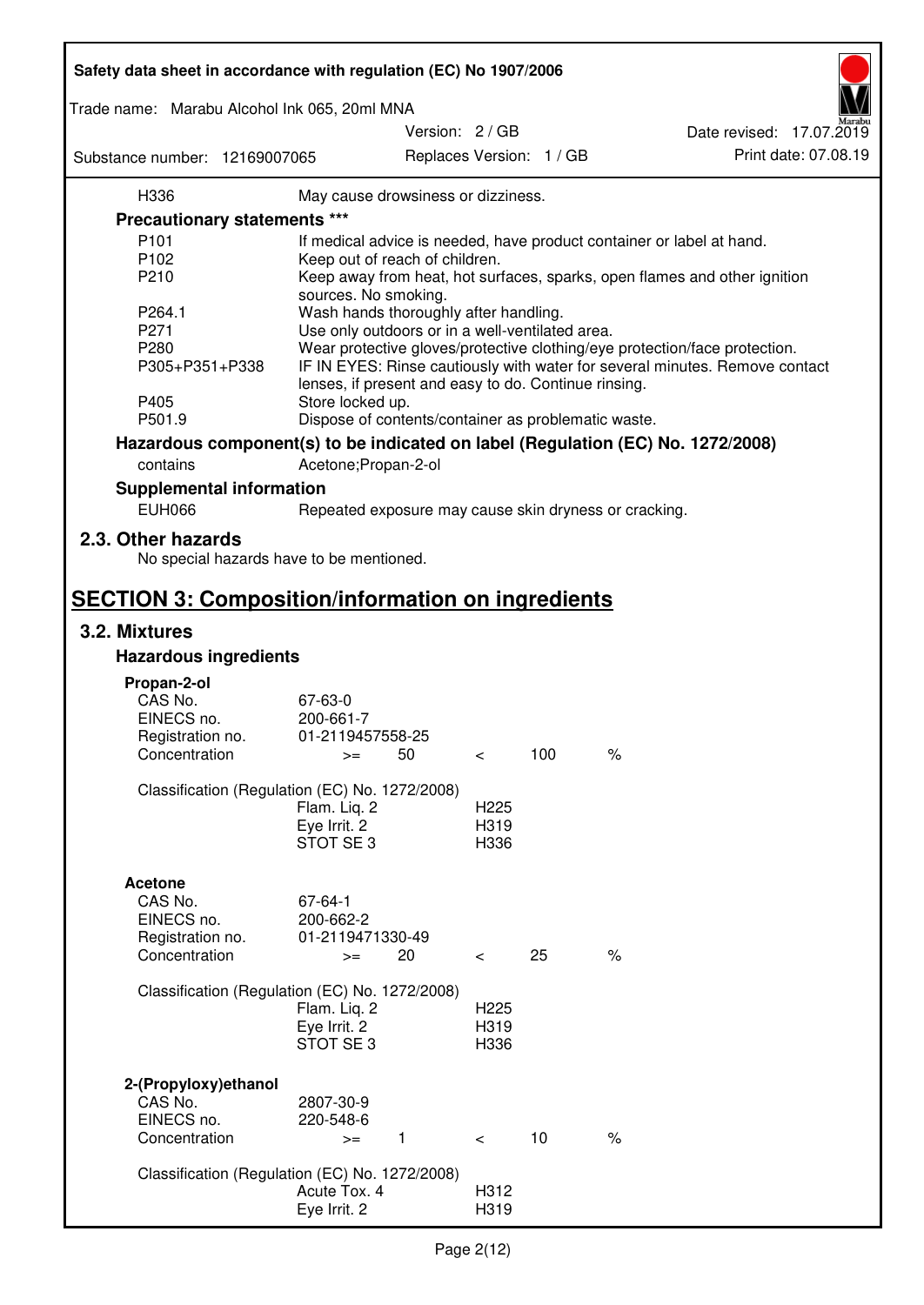Trade name: Marabu Alcohol Ink 065, 20ml MNA



Substance number: 12169007065

Replaces Version: 1 / GB Print date: 07.08.19

# **SECTION 4: First aid measures**

# **4.1. Description of first aid measures**

# **General information**

In all cases of doubt, or when symptoms persist, seek medical attention. Never give anything by mouth to an unconscious person. If unconscious place in recovery position and seek medical advice.

# **After inhalation**

Remove to fresh air, keep patient warm and at rest. If breathing is irregular or stopped, administer artificial respiration.

#### **After skin contact**

Remove contaminated clothing. Wash skin thoroughly with soap and water or use recognised skin cleanser. Do NOT use solvents or thinners.

#### **After eye contact**

Remove contact lenses, irrigate copiously with clean, fresh water, holding the eyelids apart for at least 10 minutes and seek immediate medical advice.

#### **After ingestion**

If accidentally swallowed rinse the mouth with plenty of water (only if the person is conscious) and obtain immediate medical attention. Keep at rest. Do NOT induce vomiting.

#### **4.2. Most important symptoms and effects, both acute and delayed**  Until now no symptoms known so far.

# **4.3. Indication of any immediate medical attention and special treatment needed**

# **Hints for the physician / treatment**

Treat symptomatically

# **SECTION 5: Firefighting measures**

# **5.1. Extinguishing media**

# **Suitable extinguishing media**

Recommended: alcohol resistant foam, CO2, powders, water spray/mist, Not be used for safety reasons: water jet

# **5.2. Special hazards arising from the substance or mixture**

In the event of fire the following can be released: Carbon monoxide (CO); Carbon dioxide (CO2); dense black smoke

# **5.3. Advice for firefighters**

# **Special protective equipment for fire-fighting**

Cool closed containers exposed to fire with water. Do not allow run-off from fire fighting to enter drains or water courses.

# **SECTION 6: Accidental release measures**

# **6.1. Personal precautions, protective equipment and emergency procedures**

Exclude sources of ignition and ventilate the area. Avoid breathing vapours. Refer to protective measures listed in Sections 7 and 8.

# **6.2. Environmental precautions**

Do not allow to enter drains or waterways. If the product contaminates lakes, rivers or sewage, inform appropriate authorities in accordance with local regulations.

# **6.3. Methods and material for containment and cleaning up**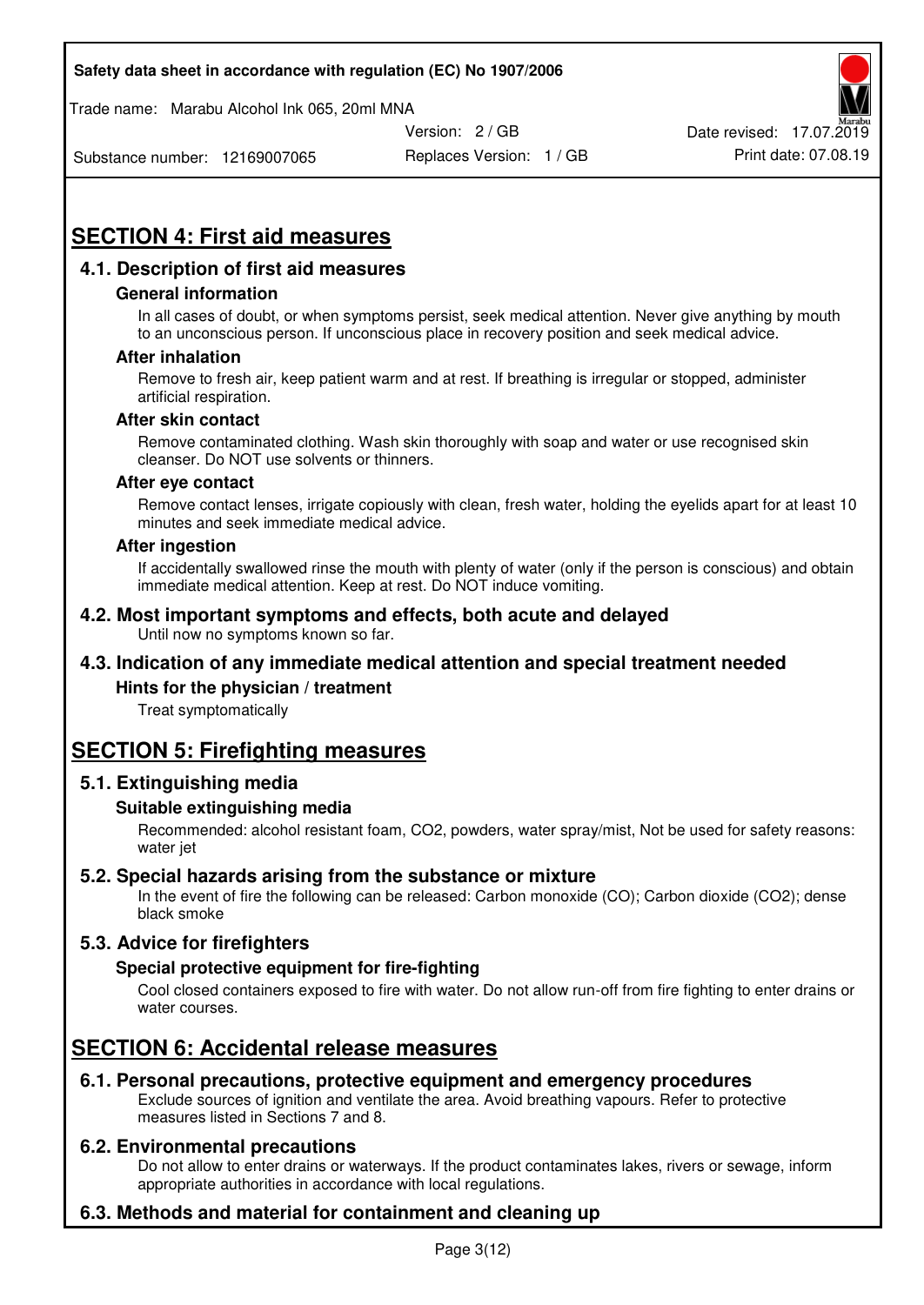Trade name: Marabu Alcohol Ink 065, 20ml MNA

Version: 2 / GB

Replaces Version: 1 / GB Print date: 07.08.19 Date revised: 17.07.2019

Substance number: 12169007065

Contain and collect spillage with non-combustible absorbent materials, e.g. sand, earth, vermiculite, diatomaceous earth and place in container for disposal according to local regulations (see section 13). Clean preferably with a detergent - avoid use of solvents.

# **6.4. Reference to other sections**

Information regarding Safe handling, see Section 7. Information regarding personal protective measures, see Section 8. Information regarding waste disposal, see Section 13.

# **SECTION 7: Handling and storage**

# **7.1. Precautions for safe handling**

# **Advice on safe handling**

Prevent the creation of flammable or explosive concentrations of vapour in air and avoid vapour concentration higher than the occupational exposure limits. In addition, the product should only be used in areas from which all naked lights and other sources of ignition have been excluded. Electrical equipment should be protected to the appropriate standard. Mixture may charge electrostatically: always use earthing leads when transferring from one container to another. Operators should wear anti-static footwear and clothing and floors should be of the conducting type. Isolate from sources of heat, sparks and open flame. No sparking tools should be used. Avoid skin and eye contact. Avoid the inhalation of particulates and spray mist arising from the application of this mixture. Smoking, eating and drinking shall be prohibited in application area. For personal protection see Section 8. Never use pressure to empty: container is not a pressure vessel. Always keep in containers of same material as the original one. Comply with the health and safety at work laws. Do not allow to enter drains or water courses.

# **Advice on protection against fire and explosion**

Vapours are heavier than air and may spread along floors. Vapours may form explosive mixtures with air.

# **Classification of fires / temperature class / Ignition group / Dust explosion class**

Classification of fires B (Combustible liquid substances)<br>Temperature class T2 Temperature class

# **7.2. Conditions for safe storage, including any incompatibilities**

# **Requirements for storage rooms and vessels**

Electrical installations/working materials must comply with the local applied technological safety standards. Storage rooms in which filling operations take place must have a conducting floor. Store in accordance with national regulation

# **Hints on storage assembly**

Store away from oxidising agents, from strongly alkaline and strongly acid materials.

# **Further information on storage conditions**

Observe label precautions. Store between 15 and 30 °C in a dry, well ventilated place away from sources of heat and direct sunlight. Keep container tightly closed. Keep away from sources of ignition. No smoking. Prevent unauthorised access. Containers which are opened must be carefully resealed and kept upright to prevent leakage.

# **7.3. Specific end use(s)**

Paint

# **SECTION 8: Exposure controls/personal protection**

# **8.1. Control parameters**

# **Exposure limit values**

**Acetone** 

| List  | <b>EH40</b> |                   |     |        |
|-------|-------------|-------------------|-----|--------|
| Type  | WEL         |                   |     |        |
| Value | 1210        | mg/m <sup>3</sup> | 500 | ppm(V) |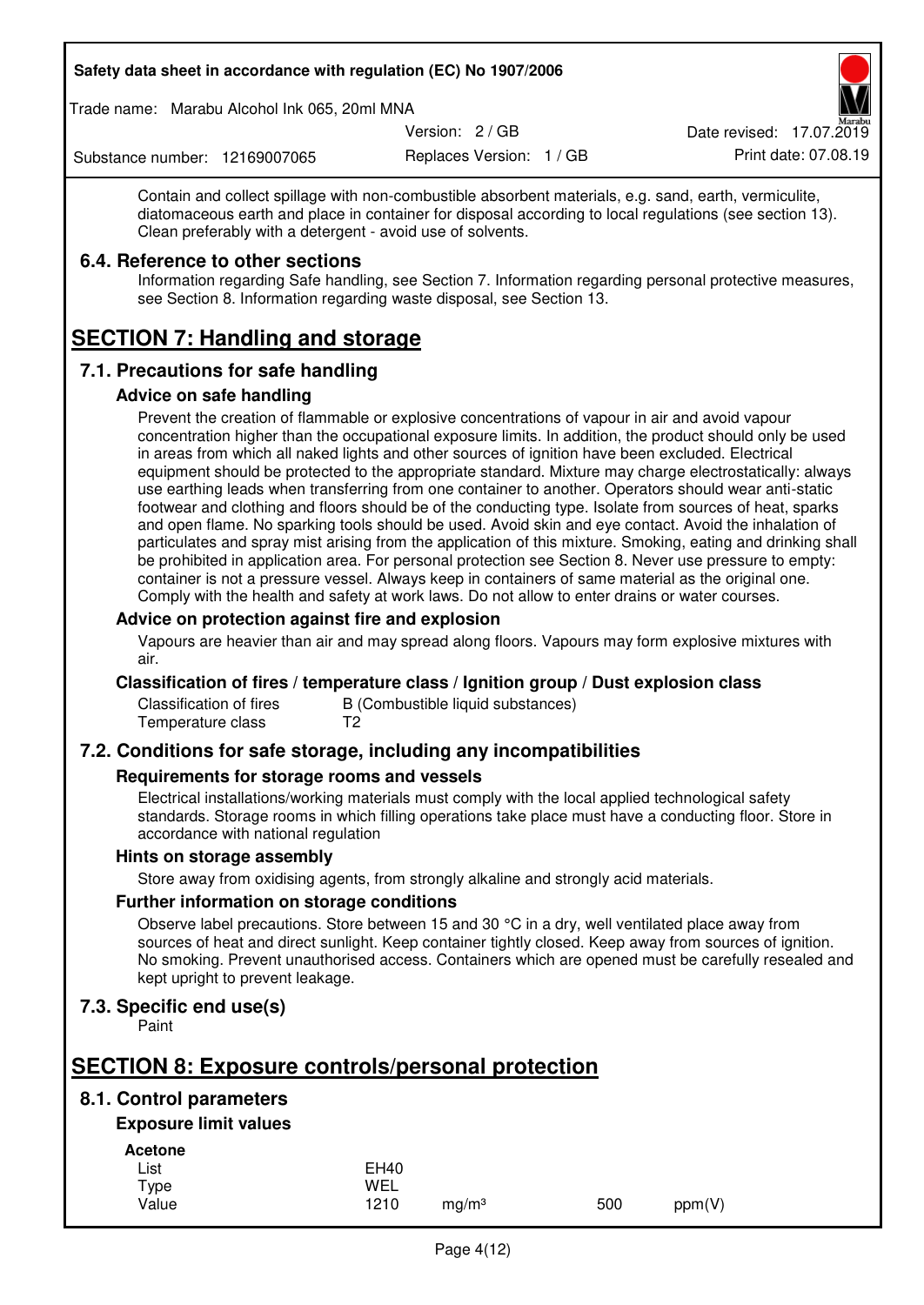| Safety data sheet in accordance with regulation (EC) No 1907/2006 |                     |                                |      |                   |                          |
|-------------------------------------------------------------------|---------------------|--------------------------------|------|-------------------|--------------------------|
| Trade name: Marabu Alcohol Ink 065, 20ml MNA                      |                     |                                |      |                   |                          |
|                                                                   |                     | Version: 2/GB                  |      |                   | Date revised: 17.07.2019 |
| Substance number: 12169007065                                     |                     | Replaces Version: 1 / GB       |      |                   | Print date: 07.08.19     |
| Short term exposure limit<br><b>Status: 2011</b>                  | 3620                | mg/m <sup>3</sup>              | 1500 | ppm(V)            |                          |
| Propan-2-ol                                                       |                     |                                |      |                   |                          |
| List                                                              | EH40                |                                |      |                   |                          |
| Type<br>Value                                                     | <b>WEL</b><br>999   | mg/m <sup>3</sup>              | 400  | ppm(V)            |                          |
| Short term exposure limit<br><b>Status: 2011</b>                  | 1250                | mg/m <sup>3</sup>              | 500  | ppm(V)            |                          |
| <b>Derived No/Minimal Effect Levels (DNEL/DMEL)</b>               |                     |                                |      |                   |                          |
| <b>Acetone</b>                                                    |                     |                                |      |                   |                          |
| Type of value<br>Reference group<br>Duration of exposure          | Worker<br>Long term | Derived No Effect Level (DNEL) |      |                   |                          |
| Route of exposure<br>Concentration                                | dermal              |                                |      |                   |                          |
|                                                                   |                     | 186                            |      | mg/kg/d           |                          |
| Type of value<br>Reference group                                  | Worker              | Derived No Effect Level (DNEL) |      |                   |                          |
| Duration of exposure                                              | Short term          |                                |      |                   |                          |
| Route of exposure                                                 | inhalative          |                                |      |                   |                          |
| Concentration                                                     |                     | 2420                           |      | mg/m <sup>3</sup> |                          |
| Type of value                                                     |                     | Derived No Effect Level (DNEL) |      |                   |                          |
| Reference group                                                   | Worker              |                                |      |                   |                          |
| Duration of exposure                                              | Long term           |                                |      |                   |                          |
| Route of exposure                                                 | inhalative          |                                |      |                   |                          |
| Concentration                                                     |                     | 1210                           |      | mg/m <sup>3</sup> |                          |
| Type of value                                                     |                     | Derived No Effect Level (DNEL) |      |                   |                          |
| Reference group                                                   | Consumer            |                                |      |                   |                          |
| Duration of exposure                                              | Long term           |                                |      |                   |                          |
| Route of exposure                                                 | oral                |                                |      |                   |                          |
| Concentration                                                     |                     | 62                             |      | mg/kg/d           |                          |
| Type of value                                                     |                     | Derived No Effect Level (DNEL) |      |                   |                          |
| Reference group                                                   | Consumer            |                                |      |                   |                          |
| Duration of exposure                                              | Long term           |                                |      |                   |                          |
| Concentration                                                     |                     | 62                             |      | mg/kg/d           |                          |
| Type of value                                                     |                     | Derived No Effect Level (DNEL) |      |                   |                          |
| Reference group                                                   | Consumer            |                                |      |                   |                          |
| Duration of exposure                                              | Long term           |                                |      |                   |                          |
| Route of exposure                                                 | inhalative          |                                |      |                   |                          |
| Concentration                                                     |                     | 200                            |      | mg/m <sup>3</sup> |                          |
| Propan-2-ol                                                       |                     |                                |      |                   |                          |
| Type of value                                                     |                     | Derived No Effect Level (DNEL) |      |                   |                          |
| Reference group                                                   | Worker              |                                |      |                   |                          |
| Duration of exposure                                              | Long term           |                                |      |                   |                          |
| Route of exposure                                                 | inhalative          |                                |      |                   |                          |
| Mode of action                                                    |                     | Systemic effects               |      |                   |                          |
| Concentration                                                     |                     | 500                            |      | mg/m <sup>3</sup> |                          |
| Type of value                                                     |                     | Derived No Effect Level (DNEL) |      |                   |                          |
| Reference group                                                   | Worker              |                                |      |                   |                          |
| Duration of exposure                                              | Long term           |                                |      |                   |                          |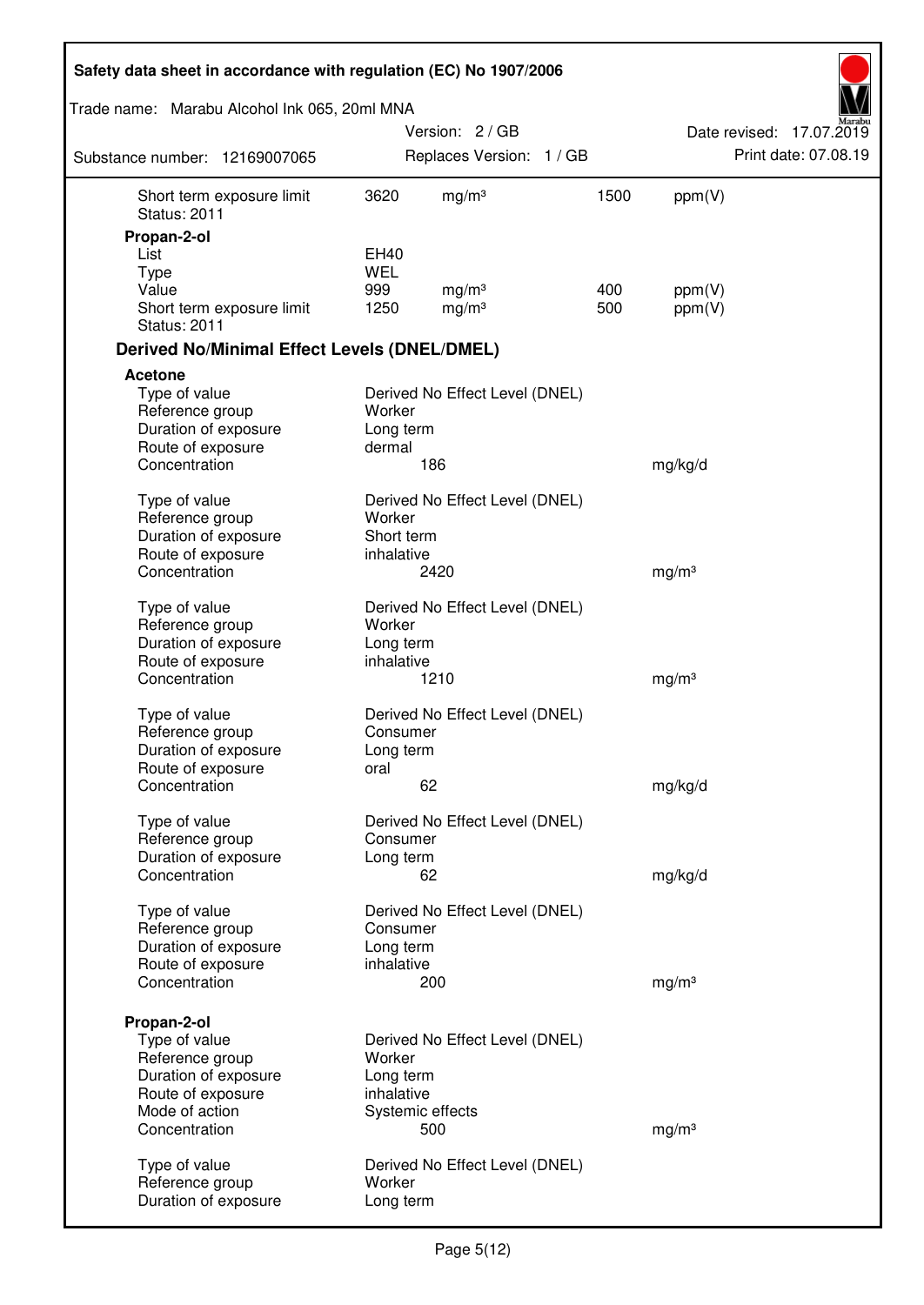Trade name: Marabu Alcohol Ink 065, 20ml MNA

Substance number: 12169007065

Version: 2 / GB Replaces Version: 1 / GB Print date: 07.08.19

Date revised: 17.07.2019

| Route of exposure<br>Mode of action<br>Concentration                          | dermal<br>Systemic effects<br>888                                                      | mg/kg/d           |
|-------------------------------------------------------------------------------|----------------------------------------------------------------------------------------|-------------------|
| Type of value<br>Reference group<br>Duration of exposure<br>Route of exposure | Derived No Effect Level (DNEL)<br><b>General Population</b><br>Long term<br>inhalative |                   |
| Mode of action                                                                | Systemic effects                                                                       |                   |
| Concentration                                                                 | 89                                                                                     | mg/m <sup>3</sup> |
| Type of value                                                                 | Derived No Effect Level (DNEL)                                                         |                   |
| Reference group                                                               | <b>General Population</b>                                                              |                   |
| Duration of exposure                                                          | Long term                                                                              |                   |
| Route of exposure                                                             | dermal                                                                                 |                   |
| Mode of action                                                                | Systemic effects                                                                       |                   |
| Concentration                                                                 | 319                                                                                    | mg/kg/d           |
| Type of value                                                                 | Derived No Effect Level (DNEL)                                                         |                   |
| Reference group                                                               | <b>General Population</b>                                                              |                   |
| Duration of exposure                                                          | Long term                                                                              |                   |
| Route of exposure                                                             | oral                                                                                   |                   |
| Mode of action                                                                | Systemic effects                                                                       |                   |
| Concentration                                                                 | 26                                                                                     | mg/kg/d           |
| <b>Predicted No Effect Concentration (PNEC)</b>                               |                                                                                        |                   |
| Acetone                                                                       |                                                                                        |                   |
| Type of value                                                                 | <b>PNEC</b>                                                                            |                   |
| <b>Type</b>                                                                   | Freshwater                                                                             |                   |
| Concentration                                                                 | 10,6                                                                                   | mg/l              |
| Type of value                                                                 | <b>PNEC</b>                                                                            |                   |
| <b>Type</b>                                                                   | Saltwater                                                                              |                   |
| Concentration                                                                 | 1,06                                                                                   | mg/l              |
| Type of value                                                                 | <b>PNEC</b>                                                                            |                   |
| <b>Type</b>                                                                   | Water (intermittent release)                                                           |                   |
| Concentration                                                                 | 21                                                                                     | mg/l              |
| Type of value                                                                 | <b>PNEC</b>                                                                            |                   |
| Type                                                                          | Freshwater sediment                                                                    |                   |
| Concentration                                                                 | 30,4                                                                                   | mg/kg             |
| Type of value                                                                 | <b>PNEC</b>                                                                            |                   |
| <b>Type</b>                                                                   | Marine sediment                                                                        |                   |
| Concentration                                                                 | 3,04                                                                                   | mg/kg             |
| Type of value                                                                 | <b>PNEC</b>                                                                            |                   |
| Type                                                                          | Soil                                                                                   |                   |
| Concentration                                                                 | 29,5                                                                                   | mg/kg             |
| Type of value                                                                 | <b>PNEC</b>                                                                            |                   |
| <b>Type</b>                                                                   | Sewage treatment plant (STP)                                                           |                   |
| Concentration                                                                 | 100                                                                                    | mg/l              |
| Propan-2-ol                                                                   |                                                                                        |                   |
| Type of value                                                                 | <b>PNEC</b>                                                                            |                   |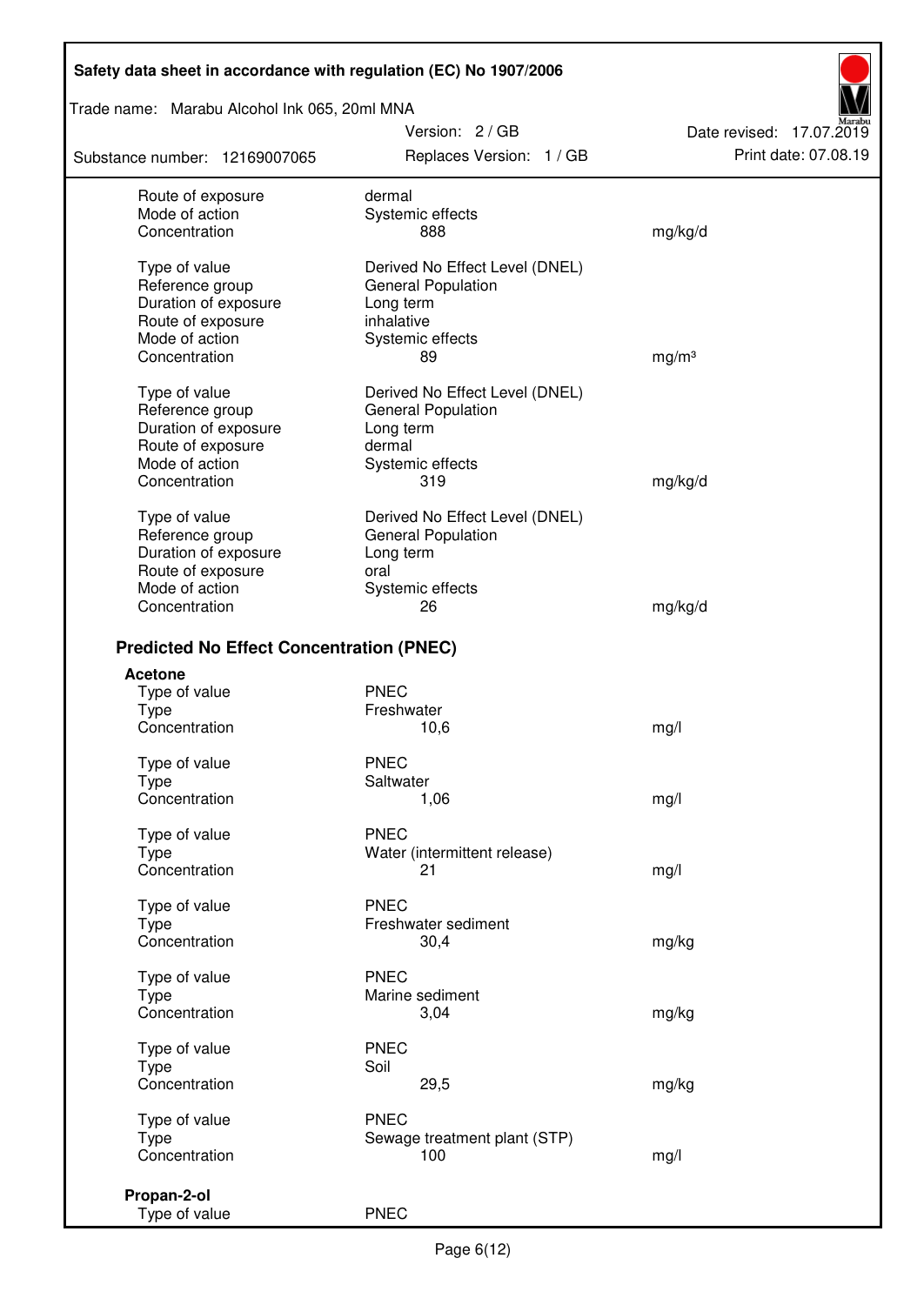#### Trade name: Marabu Alcohol Ink 065, 20ml MNA

| Substance number: 12169007065          | Replaces Version: 1 / GB                            | Print date: 07.08.19 |
|----------------------------------------|-----------------------------------------------------|----------------------|
| Type<br>Concentration                  | Freshwater<br>140,9                                 | mg/l                 |
| Type of value<br>Type<br>Concentration | <b>PNEC</b><br>Saltwater<br>140,9                   | mg/l                 |
| Type of value<br>Type<br>Concentration | <b>PNEC</b><br>Sewage treatment plant (STP)<br>2251 | mg/l                 |
| Type of value<br>Type<br>Concentration | <b>PNEC</b><br>Freshwater sediment<br>552           | mg/kg                |
| Type of value<br>Type<br>Concentration | <b>PNEC</b><br>Marine sediment<br>552               | mg/kg                |
| Type of value<br>Type<br>Concentration | <b>PNEC</b><br>Soil<br>28                           | mg/kg                |

Version: 2 / GB

Date revised: 17.07.2019

# **8.2. Exposure controls**

#### **Exposure controls**

Provide adequate ventilation. Where reasonably practicable this should be achieved by the use of local exhaust ventilation and good general extraction. If these are not sufficient to maintain concentrations of particulates and solvent vapour below the OEL, suitable respiratory protection must be worn.

# **Respiratory protection**

If workers are exposed to concentrations above the exposure limit they must use appropriate, certified respirators. Full mask, filter A

#### **Hand protection**

There is no one glove material or combination of materials that will give unlimited resistance to any individual or combination of chemicals.

For prolonged or repeated handling nitrile rubber gloves with textile undergloves are required.<br>Material thickness  $\geq 0.5$  mm

- Material thickness  $\begin{array}{ccc} 0.5 \\ -8.5 \end{array}$  Material thickness  $\begin{array}{ccc} 0.5 \\ -8.5 \end{array}$
- Breakthrough time < 30 min

The breakthrough time must be greater than the end use time of the product.

The instructions and information provided by the glove manufacturer on use, storage, maintenance and replacement must be followed.

Gloves should be replaced regularly and if there is any sign of damage to the glove material.

Always ensure that gloves are free from defects and that they are stored and used correctly.

The performance or effectiveness of the glove may be reduced by physical/ chemical damage and poor maintenance.

Barrier creams may help to protect the exposed areas of the skin, they should however not be applied once exposure has occurred.

# **Eye protection**

Use safety eyewear designed to protect against splash of liquids.

# **Body protection**

Cotton or cotton/synthetic overalls or coveralls are normally suitable.

# **SECTION 9: Physical and chemical properties**

**9.1. Information on basic physical and chemical properties**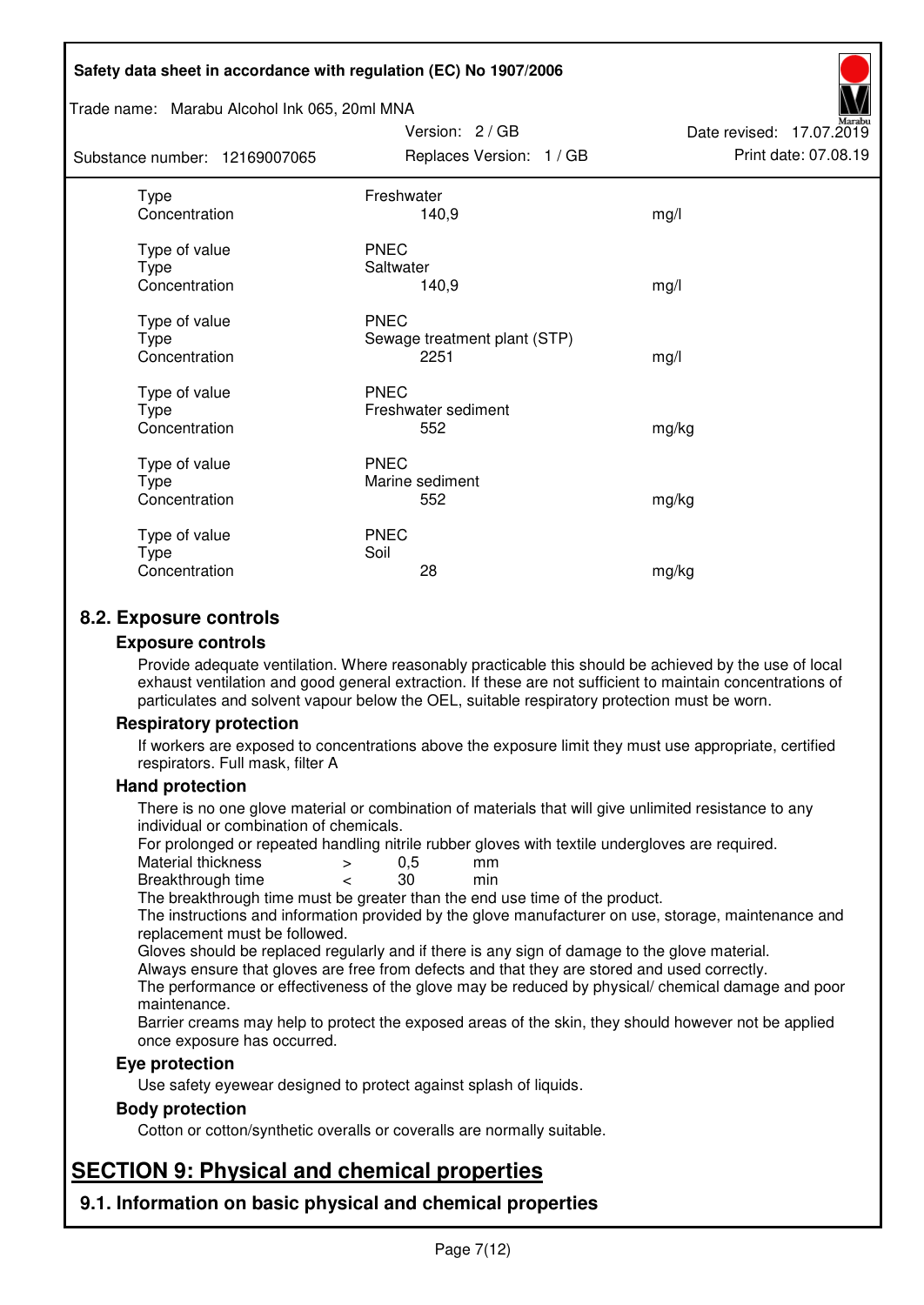| Trade name: Marabu Alcohol Ink 065, 20ml MNA<br>Substance number: 12169007065 |                          | Version: 2 / GB<br>Replaces Version: 1 / GB |                 |     |                    | Date revised: 17.07.2019 | Print date: 07.08.19 |
|-------------------------------------------------------------------------------|--------------------------|---------------------------------------------|-----------------|-----|--------------------|--------------------------|----------------------|
| <b>Form</b>                                                                   | liquid                   |                                             |                 |     |                    |                          |                      |
| Colour<br><b>Odour</b>                                                        | coloured<br>solvent-like |                                             |                 |     |                    |                          |                      |
| <b>Odour threshold</b>                                                        |                          |                                             |                 |     |                    |                          |                      |
| Remarks                                                                       |                          | No data available                           |                 |     |                    |                          |                      |
| pH value                                                                      |                          |                                             |                 |     |                    |                          |                      |
| Remarks                                                                       |                          | Not applicable                              |                 |     |                    |                          |                      |
| <b>Melting point</b>                                                          |                          |                                             |                 |     |                    |                          |                      |
| Remarks                                                                       |                          | not determined                              |                 |     |                    |                          |                      |
| <b>Freezing point</b>                                                         |                          |                                             |                 |     |                    |                          |                      |
| Remarks                                                                       |                          | not determined                              |                 |     |                    |                          |                      |
| Initial boiling point and boiling range                                       |                          |                                             |                 |     |                    |                          |                      |
| Value                                                                         | appr.                    | 82                                          |                 |     | $^{\circ}C$        |                          |                      |
| <b>Flash point</b>                                                            |                          |                                             |                 |     |                    |                          |                      |
| Value                                                                         |                          | 20                                          |                 |     | °C                 |                          |                      |
| Evaporation rate (ether $= 1$ ) :                                             |                          |                                             |                 |     |                    |                          |                      |
| Remarks                                                                       |                          | not determined                              |                 |     |                    |                          |                      |
| <b>Flammability (solid, gas)</b><br>Not applicable                            |                          |                                             |                 |     |                    |                          |                      |
| Upper/lower flammability or explosive limits                                  |                          |                                             |                 |     |                    |                          |                      |
| Lower explosion limit<br>Upper explosion limit<br>Source                      | appr.<br>appr.           | $\overline{c}$<br>13<br>Literature value    |                 |     | $%$ (V)<br>$%$ (V) |                          |                      |
| Vapour pressure                                                               |                          |                                             |                 |     |                    |                          |                      |
| Value                                                                         | appr.                    | 45                                          |                 |     | hPa                |                          |                      |
| <b>Vapour density</b>                                                         |                          |                                             |                 |     |                    |                          |                      |
| Remarks                                                                       |                          | not determined                              |                 |     |                    |                          |                      |
| <b>Density</b>                                                                |                          |                                             |                 |     |                    |                          |                      |
| Remarks                                                                       |                          | not determined                              |                 |     |                    |                          |                      |
| Solubility in water                                                           |                          |                                             |                 |     |                    |                          |                      |
| Remarks                                                                       |                          | partially miscible                          |                 |     |                    |                          |                      |
| Partition coefficient: n-octanol/water                                        |                          |                                             |                 |     |                    |                          |                      |
| Remarks                                                                       |                          | Not applicable                              |                 |     |                    |                          |                      |
| Ignition temperature                                                          |                          |                                             |                 |     |                    |                          |                      |
| Value<br>Source                                                               | appr.                    | 425<br>Literature value                     |                 |     | $^{\circ}C$        |                          |                      |
| <b>Viscosity</b>                                                              |                          |                                             |                 |     |                    |                          |                      |
| Value                                                                         |                          | 150                                         | to              | 250 | mPa.s              |                          |                      |
| <b>Efflux time</b>                                                            |                          |                                             |                 |     |                    |                          |                      |
| Value                                                                         | $\prec$                  | 12                                          |                 |     | s                  |                          |                      |
| Temperature<br>Method                                                         |                          | 20<br>DIN 53211 4 mm                        | $\rm ^{\circ}C$ |     |                    |                          |                      |
| <b>Explosive properties</b>                                                   |                          |                                             |                 |     |                    |                          |                      |
| evaluation                                                                    | no                       |                                             |                 |     |                    |                          |                      |
| <b>Oxidising properties</b>                                                   |                          |                                             |                 |     |                    |                          |                      |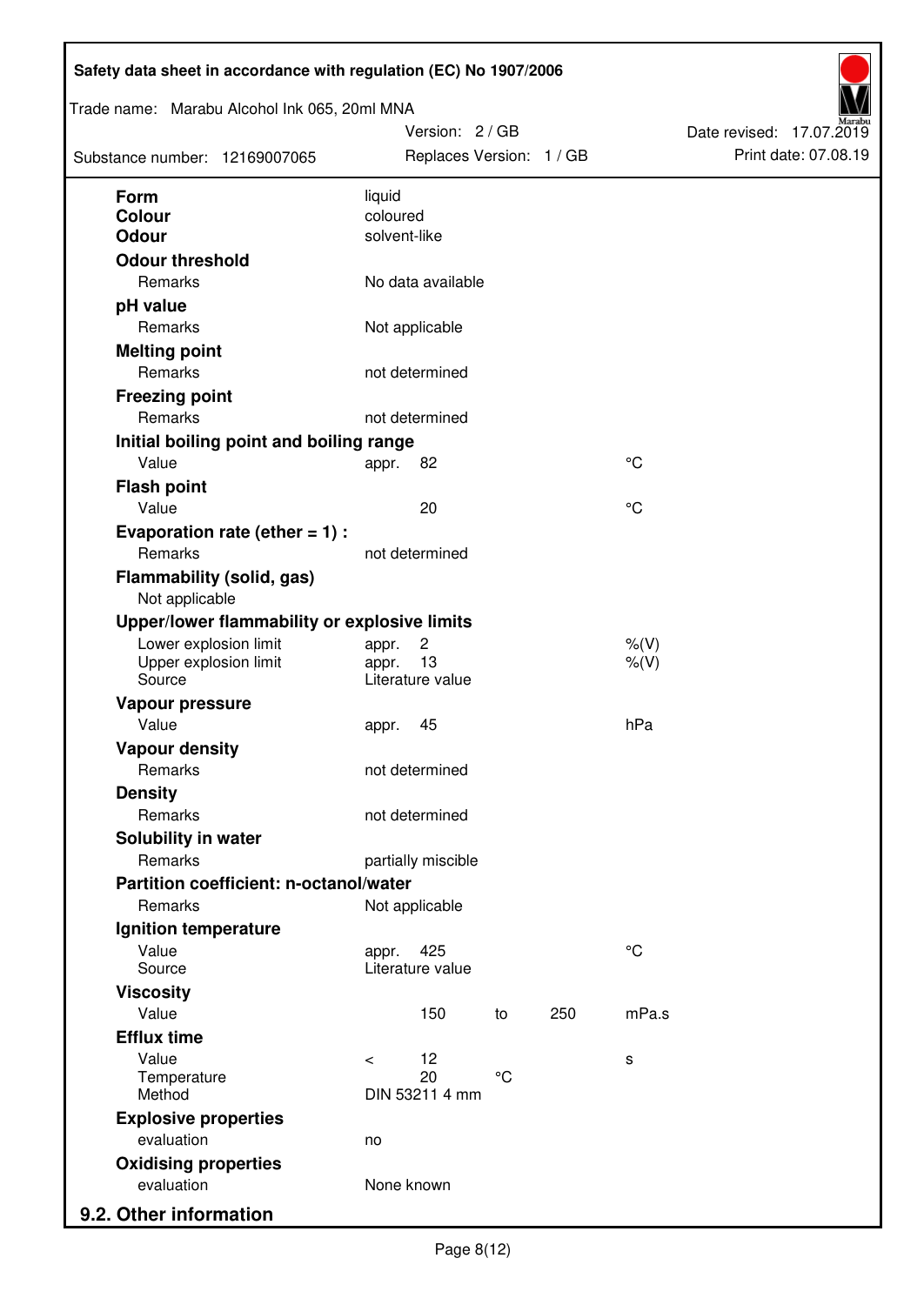| Safety data sheet in accordance with regulation (EC) No 1907/2006                                                                                                     |          |                                                                   |       |                                                                                                        |
|-----------------------------------------------------------------------------------------------------------------------------------------------------------------------|----------|-------------------------------------------------------------------|-------|--------------------------------------------------------------------------------------------------------|
| Trade name: Marabu Alcohol Ink 065, 20ml MNA                                                                                                                          |          |                                                                   |       |                                                                                                        |
|                                                                                                                                                                       |          | Version: 2/GB                                                     |       | Date revised: 17.07.2019                                                                               |
| Substance number: 12169007065                                                                                                                                         |          | Replaces Version: 1 / GB                                          |       | Print date: 07.08.19                                                                                   |
| <b>Other information</b>                                                                                                                                              |          |                                                                   |       | The physical specifications are approximate values and refer to the used safety relevant component(s). |
| <b>SECTION 10: Stability and reactivity</b>                                                                                                                           |          |                                                                   |       |                                                                                                        |
| 10.1. Reactivity<br>No hazardous reactions when stored and handled according to prescribed instructions.                                                              |          |                                                                   |       |                                                                                                        |
| 10.2. Chemical stability<br>Stable under recommended storage and handling conditions (see section 7).                                                                 |          |                                                                   |       |                                                                                                        |
| 10.3. Possibility of hazardous reactions<br>Keep away from oxidising agents, strongly alkaline and strongly acid materials in order to avoid<br>exothermic reactions. |          |                                                                   |       |                                                                                                        |
| 10.4. Conditions to avoid<br>When exposed to high temperatures may produce hazardous decomposition products.                                                          |          |                                                                   |       |                                                                                                        |
| 10.5. Incompatible materials<br>No hazardous reactions when stored and handled according to prescribed instructions.                                                  |          |                                                                   |       |                                                                                                        |
| 10.6. Hazardous decomposition products<br>See chapter 5.2 (Firefighting measures - Special hazards arising from the substance or mixture).                            |          |                                                                   |       |                                                                                                        |
| <b>SECTION 11: Toxicological information</b>                                                                                                                          |          |                                                                   |       |                                                                                                        |
| 11.1. Information on toxicological effects                                                                                                                            |          |                                                                   |       |                                                                                                        |
| <b>Acute oral toxicity</b>                                                                                                                                            |          |                                                                   |       |                                                                                                        |
| Remarks                                                                                                                                                               |          | Based on available data, the classification criteria are not met. |       |                                                                                                        |
| <b>Acute oral toxicity (Components)</b>                                                                                                                               |          |                                                                   |       |                                                                                                        |
| <b>Acetone</b><br><b>Species</b><br>LD50                                                                                                                              | rat      | 5800                                                              | mg/kg |                                                                                                        |
| <b>Acute dermal toxicity (Components)</b>                                                                                                                             |          |                                                                   |       |                                                                                                        |
| <b>Acetone</b>                                                                                                                                                        |          |                                                                   |       |                                                                                                        |
| <b>Species</b>                                                                                                                                                        | rabbit   |                                                                   |       |                                                                                                        |
| LD50                                                                                                                                                                  |          | 20000                                                             | mg/kg |                                                                                                        |
| <b>Acute inhalational toxicity</b><br>Remarks                                                                                                                         |          | Based on available data, the classification criteria are not met. |       |                                                                                                        |
| <b>Skin corrosion/irritation</b>                                                                                                                                      |          |                                                                   |       |                                                                                                        |
| Remarks                                                                                                                                                               |          | Based on available data, the classification criteria are not met. |       |                                                                                                        |
| Serious eye damage/irritation                                                                                                                                         |          |                                                                   |       |                                                                                                        |
| evaluation<br>Remarks                                                                                                                                                 | irritant | The classification criteria are met.                              |       |                                                                                                        |
| <b>Sensitization</b>                                                                                                                                                  |          |                                                                   |       |                                                                                                        |
| Remarks                                                                                                                                                               |          | Based on available data, the classification criteria are not met. |       |                                                                                                        |
| <b>Mutagenicity</b>                                                                                                                                                   |          |                                                                   |       |                                                                                                        |
| Remarks                                                                                                                                                               |          | Based on available data, the classification criteria are not met. |       |                                                                                                        |
| <b>Reproductive toxicity</b>                                                                                                                                          |          |                                                                   |       |                                                                                                        |
| Romarke                                                                                                                                                               |          | Rased on available data the classification criteria are not met   |       |                                                                                                        |

Remarks **Based on available data, the classification criteria are not met. Carcinogenicity**  Remarks Based on available data, the classification criteria are not met.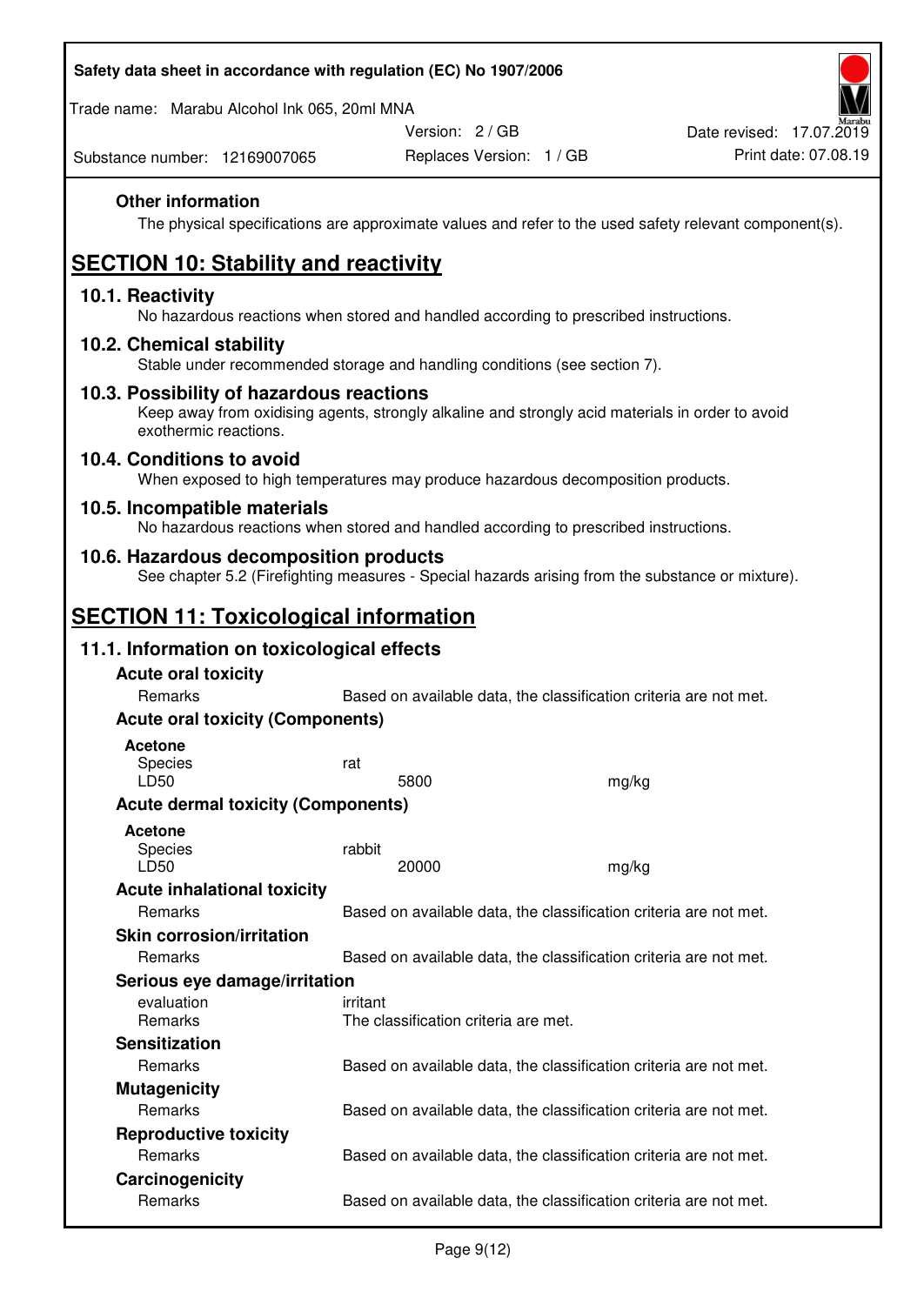Trade name: Marabu Alcohol Ink 065, 20ml MNA

Version: 2 / GB

Substance number: 12169007065

Replaces Version: 1 / GB Print date: 07.08.19 Date revised: 17.07.2019

# **Specific Target Organ Toxicity (STOT)**

| Single exposure<br><b>Remarks</b><br>evaluation | The classification criteria are met.<br>May cause drowsiness or dizziness. |
|-------------------------------------------------|----------------------------------------------------------------------------|
| <b>Repeated exposure</b><br>Remarks             | Based on available data, the classification criteria are not met.          |

#### **Aspiration hazard**

Based on available data, the classification criteria are not met.

#### **Experience in practice**

Exposure to component solvents vapours concentration in excess of the stated occupational exposure limit may result in adverse health effects such as mucous membrane and respiratory system irritation and adverse effects on kidney, liver and central nervous system. Symptoms and signs include headache, dizziness, fatigue, muscular weakness, drowsiness and in extreme cases, loss of consciousness. Solvents may cause some of the above effects by absorption through the skin. Repeated or prolonged contact with the mixture may cause removal of natural fat from the skin resulting in non-allergic contact dermatitis and absorption through the skin. The liquid splashed in the eyes may cause irritation and reversible damage. Ingestion may cause nausea, diarrhoea and vomiting. This takes into account, where known, delayed and immediate effects and also chronic effects of components from short-term and long-term exposure by oral, inhalation and dermal routes of exposure and eye contact.

#### **Other information**

There are no data available on the mixture itself. The mixture has been assessed following the additivity method of the GHS/CLP Regulation (EC) No 1272/2008.

# **SECTION 12: Ecological information**

# **12.1. Toxicity**

# **General information**

There are no data available on the mixture itself.Do not allow to enter drains or water courses.The mixture has been assessed following the summation method of the CLP Regulation (EC) No 1272/2008 and is not classified as dangerous for the environment.

# **12.2. Persistence and degradability**

#### **General information**

No data available

# **12.3. Bioaccumulative potential**

#### **General information**

There are no data available on the mixture itself.

#### **Partition coefficient: n-octanol/water**

Remarks Not applicable

# **12.4. Mobility in soil**

# **General information**

There are no data available on the mixture itself.

# **12.5. Results of PBT and vPvB assessment**

# **General information**

There are no data available on the mixture itself.

# **12.6. Other adverse effects**

# **General information**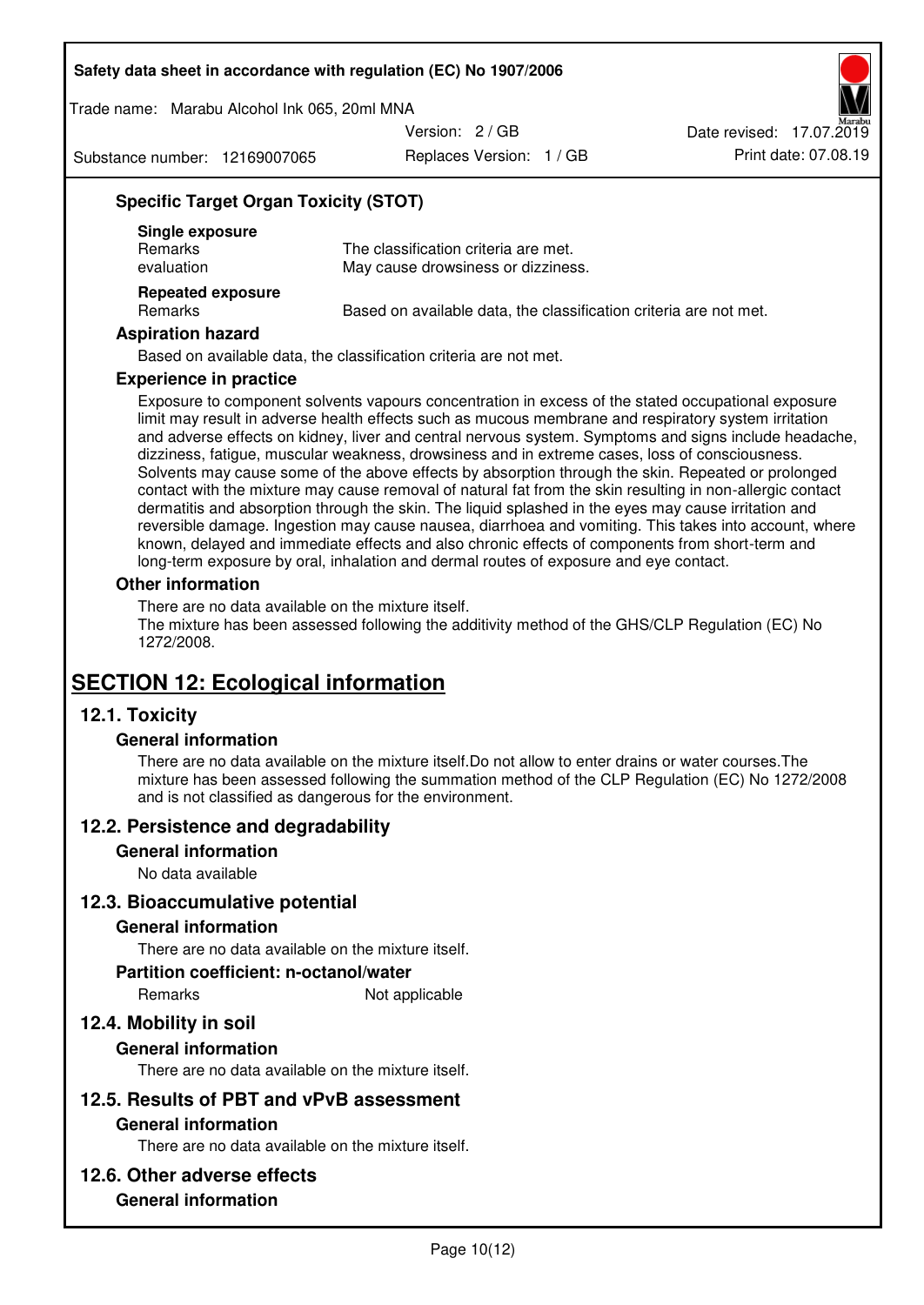Trade name: Marabu Alcohol Ink 065, 20ml MNA

Version: 2 / GB

Substance number: 12169007065

Replaces Version: 1 / GB Print date: 07.08.19 Date revised: 17.07.2019

There are no data available on the mixture itself.

# **SECTION 13: Disposal considerations**

# **13.1. Waste treatment methods**

# **Disposal recommendations for the product**

Do not allow to enter drains or water courses.

Wastes and emptied containers should be classified in accordance with relevant national regulation. The European Waste Catalogue classification of this product, when disposed of as waste is EWC waste code  $08\,03\,12^*$  waste ink containing dangerous substances If this product is mixed with other wastes, the original waste product code may no longer apply and the appropriate code should be assigned.

For further information contact your local waste authority.

# **Disposal recommendations for packaging**

Using information provided in this safety data sheet, advice should be obtained from the relevant waste authority on the classification of empty containers. Empty containers must be scrapped or reconditioned.

Not emptied containers are hazardous waste (waste code number 150110).

# **SECTION 14: Transport information**

# **Land transport ADR/RID**

| 14.1. UN number<br><b>UN 1263</b>                                                                                                                                                                                                            |                   |
|----------------------------------------------------------------------------------------------------------------------------------------------------------------------------------------------------------------------------------------------|-------------------|
| 14.2. UN proper shipping name                                                                                                                                                                                                                |                   |
| <b>PAINT</b>                                                                                                                                                                                                                                 |                   |
| 14.3. Transport hazard class(es)                                                                                                                                                                                                             |                   |
| Class                                                                                                                                                                                                                                        | ვ<br>ვ            |
| Label                                                                                                                                                                                                                                        |                   |
| 14.4. Packing group                                                                                                                                                                                                                          |                   |
| Packing group                                                                                                                                                                                                                                | Ш                 |
| Special provision                                                                                                                                                                                                                            | 640D              |
| <b>Limited Quantity</b>                                                                                                                                                                                                                      | 5 <sub>1</sub>    |
| Transport category                                                                                                                                                                                                                           | 3                 |
| 14.5. Environmental hazards                                                                                                                                                                                                                  |                   |
| Tunnel restriction code                                                                                                                                                                                                                      | D/E               |
| <b>Marine transport IMDG/GGVSee</b><br>14.1. UN number<br>UN 1263<br>14.2. UN proper shipping name<br><b>PAINT</b><br>14.3. Transport hazard class(es)<br>Class<br>14.4. Packing group<br>Packing group<br>14.5. Environmental hazards<br>no | 3<br>$\mathbf{I}$ |
| Air transport ICAO/IATA<br>14.1. UN number<br>UN 1263<br>14.2. UN proper shipping name<br><b>PAINT</b>                                                                                                                                       |                   |
| 14.3. Transport hazard class(es)<br>Class                                                                                                                                                                                                    | 3                 |